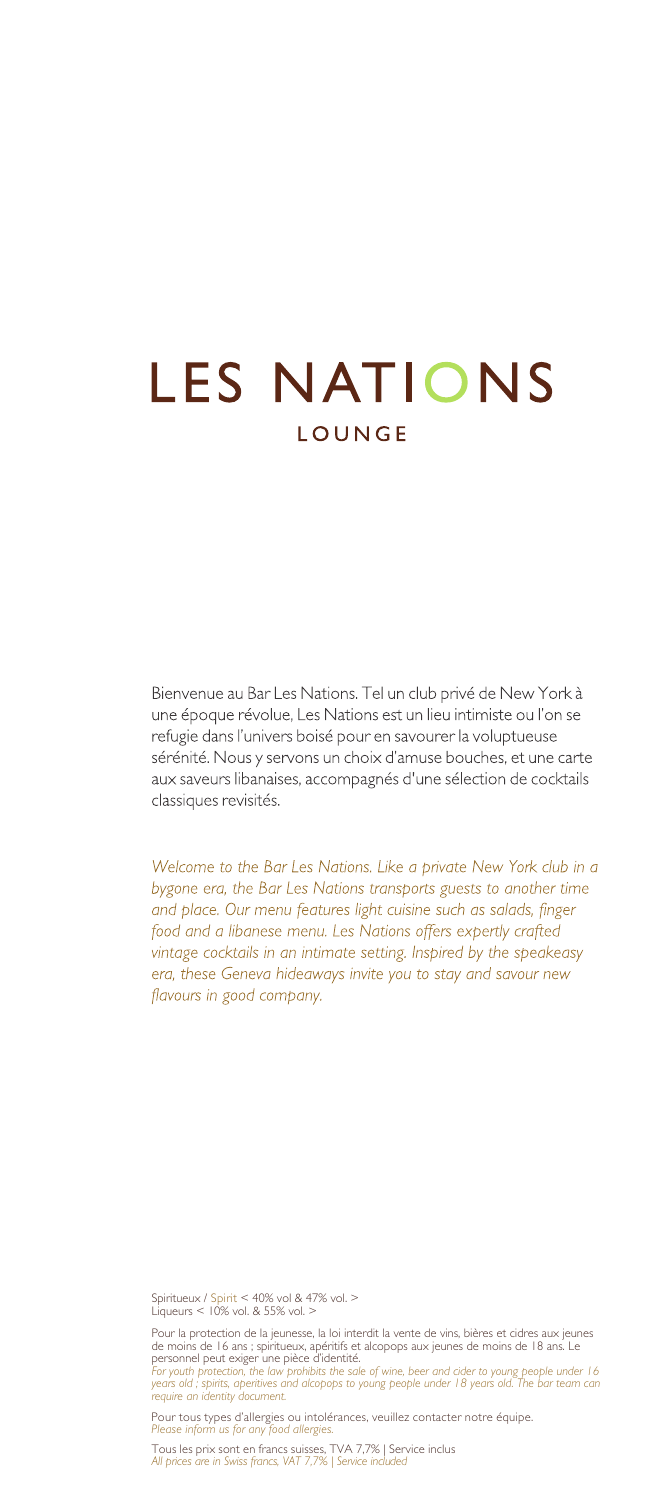## BOISSONS

## *DRINKS*

 Ouvert tous les jours de 8h30 à 00h00 *Open every day from 8:30 am to 12:00 am*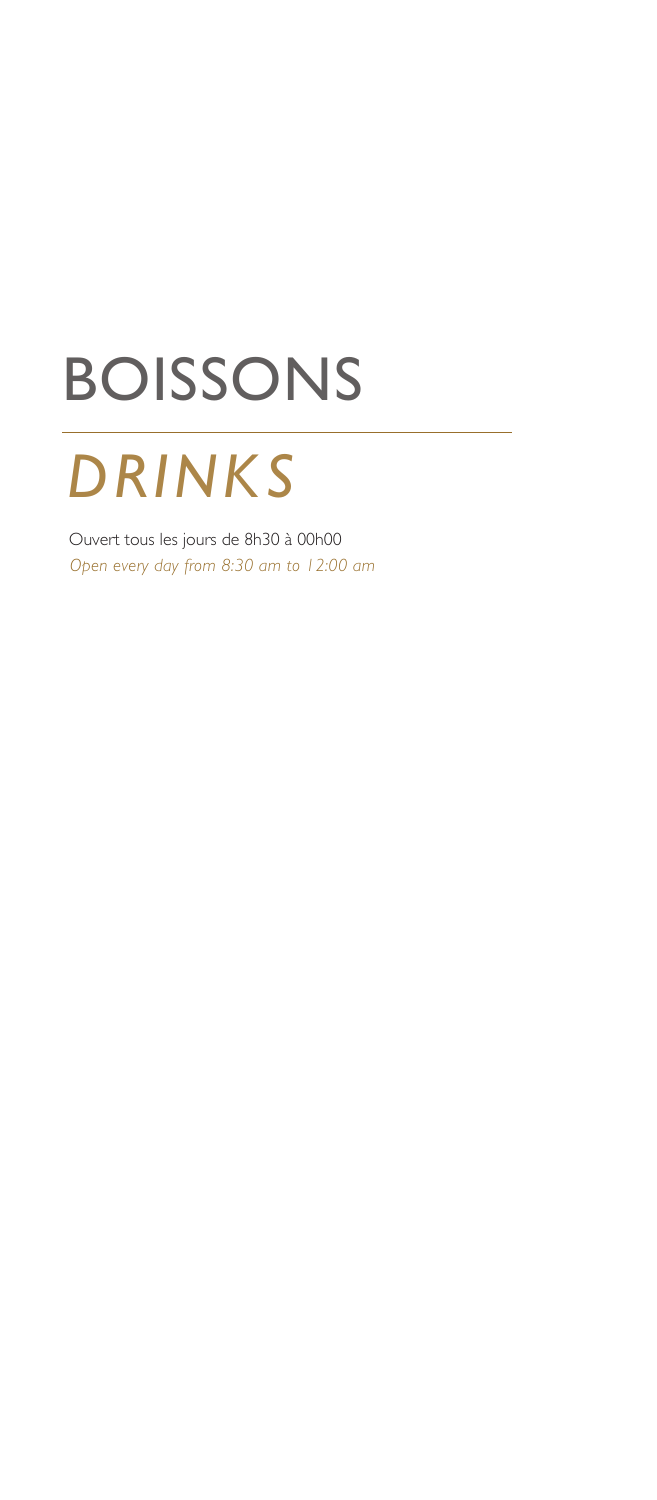#### CHAMPAGNE | *CHAMPAGNE* 15 CL 75 CL

| Louis Roederer Brut Collection 242    | $25 -$ | $135 -$ |
|---------------------------------------|--------|---------|
| Louis Roederer Brut Rosé Vintage 2014 |        | $220 -$ |
| Cristal Roederer Brut Vintage 2013    |        | $590 -$ |
| Laurent Perrier Rosé S.A              |        | $255 -$ |
| Veuve Clicquot La Grande Dame 1998    |        | $480 -$ |
| Ruinart Blanc de Blancs               |        | $230 -$ |
| Ruinart Blanc de Blancs 175 cl        |        | $450 -$ |
| Dom Pérignon Vintage 2010             |        | $690 -$ |
| Dom Pérignon Vintage 2008             |        | $950 -$ |
| Pommery Cuvée Louise 1995             |        | $490 -$ |
|                                       |        |         |

#### VIN BLANC | WHITE WINE **is cl.** 75 cl.

| « Les Charmes » André Vatan,<br>2020 Sancerre, Val de Loire, France | $14 - 60 -$ |        |
|---------------------------------------------------------------------|-------------|--------|
| Villa Chiopris<br>2020 Friuli, Pinot Grigio, Italie                 | $12 - 55 -$ |        |
| Domaine la Capitaine,<br>2020, Vaud, Chardonnay, Vaud, Switzerland  | $6 -$       | - 78.- |

#### 15 CL 75 CL VIN ROSÉ | *ROSÉ WINE*

| By Ott, Chistian et Jean-François Ott | $(4 - 60 -$ |  |
|---------------------------------------|-------------|--|
| 2020, Côtes de Provence, France       |             |  |

#### **VIN ROUGE | RED WINE** 15 CL 75 CL

| Domenico Fraccaroli, Grotta Del Ninfeo<br>2016, Valpolicella Ripasso, Lavagno, Italy | $14-$       | $6() -$ |
|--------------------------------------------------------------------------------------|-------------|---------|
| Château du Crest, I er Cru<br>2020, Château Rouge, Switzerland                       | $12 - 55 -$ |         |
| Confidences de Prieuré – Lichine                                                     | $8 - 85 -$  |         |
| 2016, Margaux, France                                                                |             |         |

#### KIR | *KIR*

| Kir vin blanc   White wine kir | -8.    |
|--------------------------------|--------|
| Kir royal   Champagne kir      | $27 -$ |

15 CL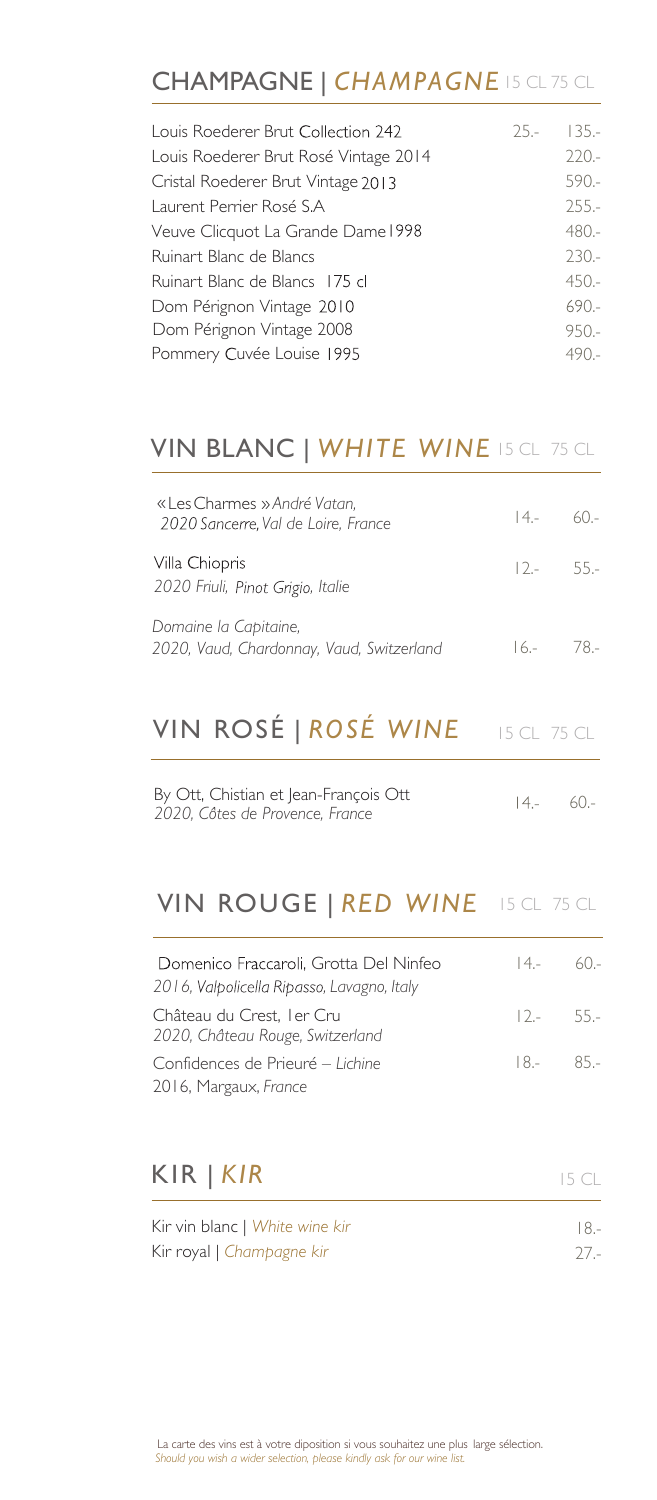#### APERITIFS | APERITIFS 6CL

| Antica Formula                                | $16 -$  |
|-----------------------------------------------|---------|
| Campari                                       | $16 -$  |
| Cynar                                         | $16 -$  |
| Dolin Vermouth Blanc                          | $16 -$  |
| Lillet                                        | $16 -$  |
| Martini blanc ou rouge / White or red Martini | $16 -$  |
| Noilly Prat                                   | $16 -$  |
| Ricard 4 cl                                   | $16 -$  |
| Ramazotti                                     | $16 -$  |
| Suze                                          | $16. -$ |

## BIÈRE | *BEER*

|  | $\prec$ | $\sim$ |
|--|---------|--------|
|  |         |        |

| Feldschlösschen                             | $12 -$ |
|---------------------------------------------|--------|
| Chimay                                      | $12 -$ |
| Corona                                      | $12 -$ |
| Guiness                                     | $12 -$ |
| Hoegaarden                                  | $12 -$ |
| Heineken                                    | $12 -$ |
| Leffe                                       | $12 -$ |
| Feldschlösschen (sans alcool/alcohool free) | $\Box$ |
|                                             |        |
| PRESSION   DRAFT                            |        |

| Feldschlösschen  | $10 - 14 -$ |  |
|------------------|-------------|--|
| 1664 Kronenbourg | $(0, -14)$  |  |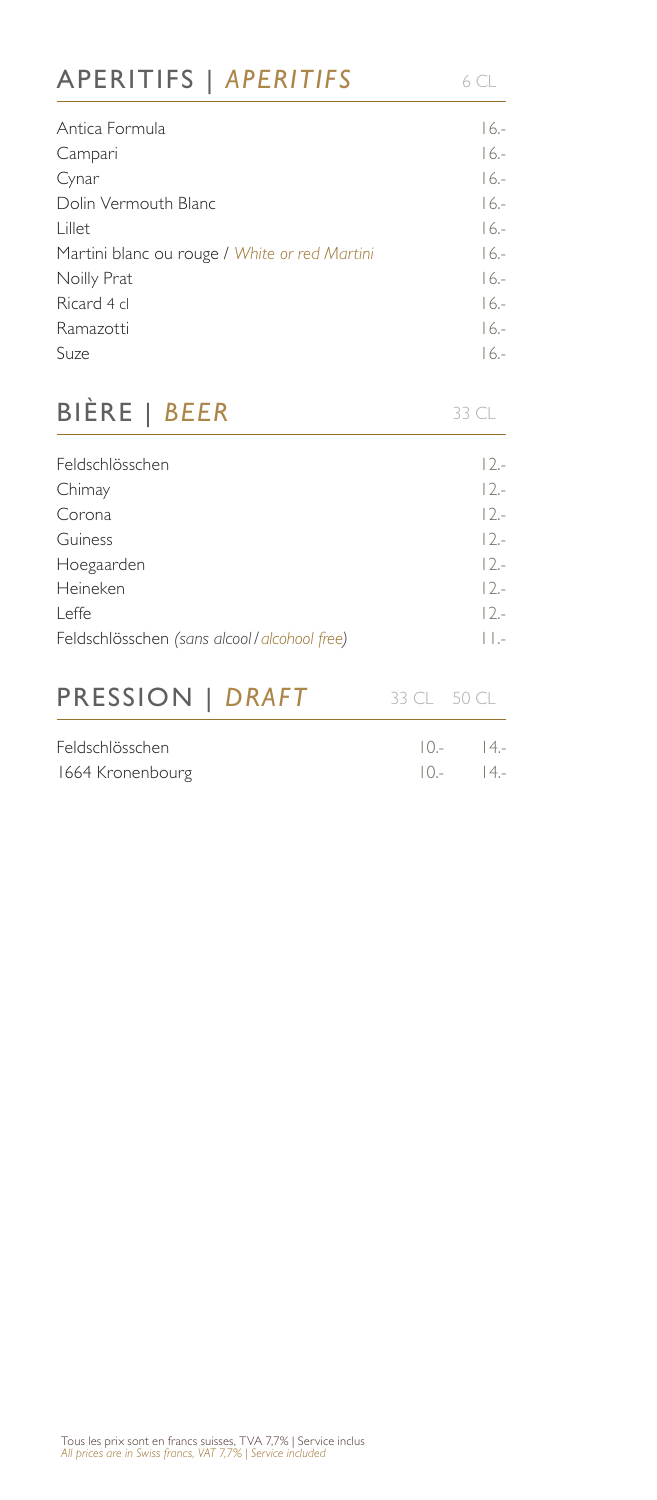#### INTEMPORELS REVISITÉS *REVISITED TIMELESS*

| MANHATTAN<br>Bourbon Bulleit, Rye Bulleit, Luxardo, Antica Formula,<br>Bitter Chocolat                                     | $26 -$ |
|----------------------------------------------------------------------------------------------------------------------------|--------|
| NEGRONI<br>Beefeater, Campari, Italicus, Chartreuse Jaune, Absinthe                                                        | $26 -$ |
| <b>CHAMPAGNE COCKTAIL</b><br>Champagne Louis Roederer, Cognac Martell VS infusé à la noix, 36.-<br>bitter Angostura, sucre |        |
| EL PRESIDENTE<br>Havana 7ans, sirop de grenade maison, Grand Marnier,<br>Martini Rosso                                     | $26 -$ |
|                                                                                                                            |        |

#### *TASTY & FRUITY*  GOURMANDS & FRUITÉS

#### PEAR SOUR

Williamine Morand, Cognac Martell VS, jus de citron, sirop de sucre, Bitter Angostura, blanc d'oeuf 26.-

#### CLEAR PIÑA COLADA

Havana 3ans, fève de Tonka, lait de coco, lait, jus d'ananas, jus de citron 26.-

### RAFRAICHISSANTS | *REFRESHING*

| PINK FIZZ                                         |       |
|---------------------------------------------------|-------|
| Beefeater, Luxardo, liqueur de framboises Morand, | $26-$ |
| sirop de grenade, jus de citron, Perrier          |       |
|                                                   |       |

#### OAXACA PALOMA

Mezcal La Escondida, Cointreau, jus de pamplemousse, jus de citron, sirop d'agave 26.-

Mez

### | *MOCKTAILS*  SANS ALCOOL

#### ROOIBOS ICE TEA

Infusion Rooibos, fève de Tonka, sirop d'amande, jus de citron 18.-

#### **IASMINE**

The vert au Jasmin, sirop de gingembre, jus de citron, jus de pomme 18.-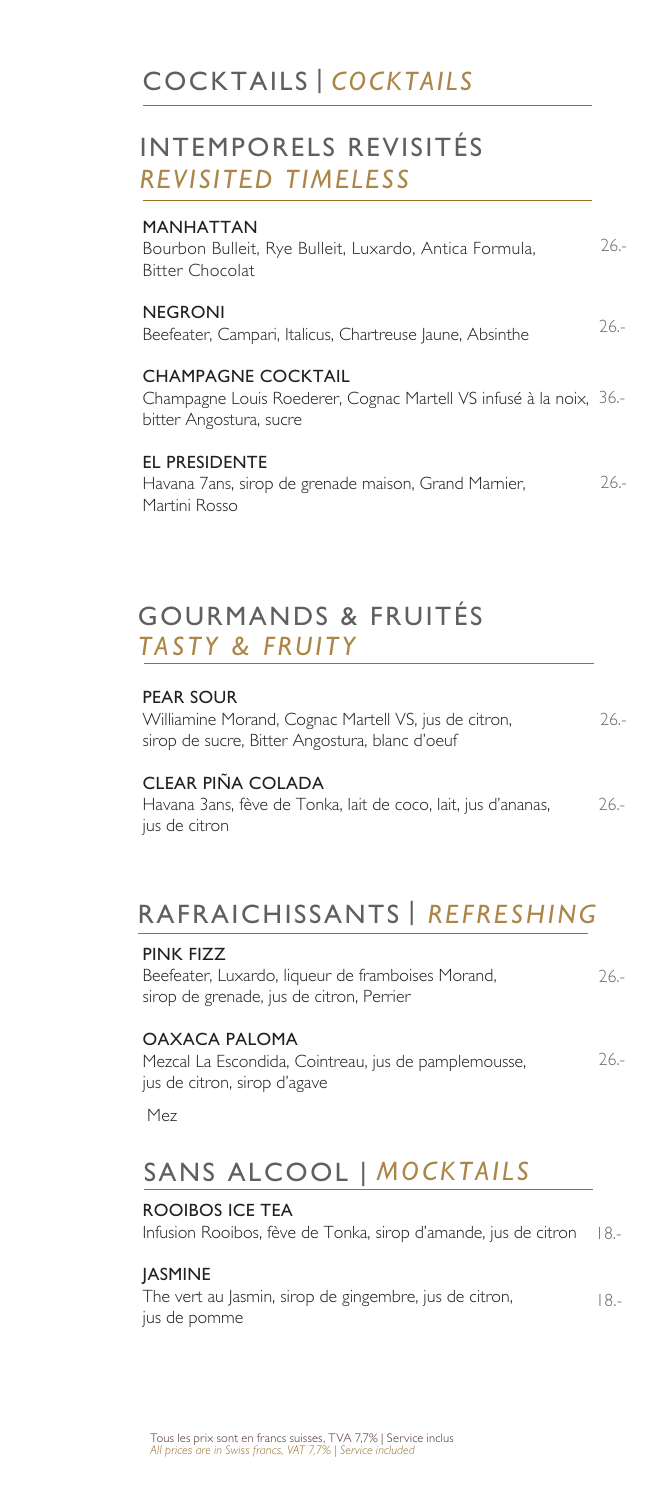#### SODAS | *SOFT DRINKS*

| Coca-Cola, Coca-Cola Zero       | 33 CL | 8.-    |
|---------------------------------|-------|--------|
| Sprite                          | 33 CL | $8 -$  |
| Schewppes Ginger Ale            | 20 CL | $8 -$  |
| Fever Tree Ginger Beer, Tonic   | 20 CL | $8 -$  |
| Orangina                        | 20 CL | 8.-    |
| Bitter San Pellegrino           | 10CL  | $8 -$  |
| Ice Tea                         | 20 CL | $8 -$  |
| Ramseier                        | 30 CL | $8-$   |
| Red Bull                        | 25 CL | I 0.-  |
| Boisson d'accompagnement        |       | $4. -$ |
| Fever Tree Tonic accompagnement |       | 5.-    |
|                                 |       |        |

### JUS | *JUICES*

20 CL

20 CL

Cocktails de fruits, Ananas, Cranberry, Fraise, Tomate, Abricots du Valais, Poire Williams, Pêche *Fruits Cocktail, Pineapple, Cranberry, Strawberry, Tomato, Abricot from the Valais, Williams Pear, Peach* 11.-

#### JUS DE FRUITS FRAIS| *SQUEEZED FRUITS*

| Orange                                         |       | $12 -$ |
|------------------------------------------------|-------|--------|
| Pamplemousse   Grapefruit                      |       | $12 -$ |
| Citron avec une Evian   Lemon with Evian water | 3.3CL | (      |

### EAUX | *WATERS*

| Evian                                         | $33CL$ $8. -$          |  |
|-----------------------------------------------|------------------------|--|
| San Pellegrino                                | 75CL 12 .-             |  |
| Perrier                                       | $33CL$ $8. -$          |  |
| Henniez Naturelle                             | $50CL$ $11.7$          |  |
| Henniez Légèrement Pétillante                 | $50CL$ $ $ .           |  |
| Henniez Naturelle                             | $75CL$ $13.$           |  |
| Henniez Légèrement Pétillante                 | $75CL$ $13-$           |  |
| Sirop avec une Evian   Syrup with Evian water | 33CL $\vert 0,- \vert$ |  |

#### BOISSONS CHAUDES | *HOT DRINKS*

| Café   Coffee, Espresso, Ristretto                   | $8 -$    |
|------------------------------------------------------|----------|
| Espresso double   Double espresso                    | $10-$    |
| Renversé   Milk Coffee, Cappuccino, Latte, Macchiato | 9 -      |
| Chocolat chaud   Hot chocolate                       | $10-$    |
| Thé   <i>Tea</i>                                     | $\Box$ - |
|                                                      |          |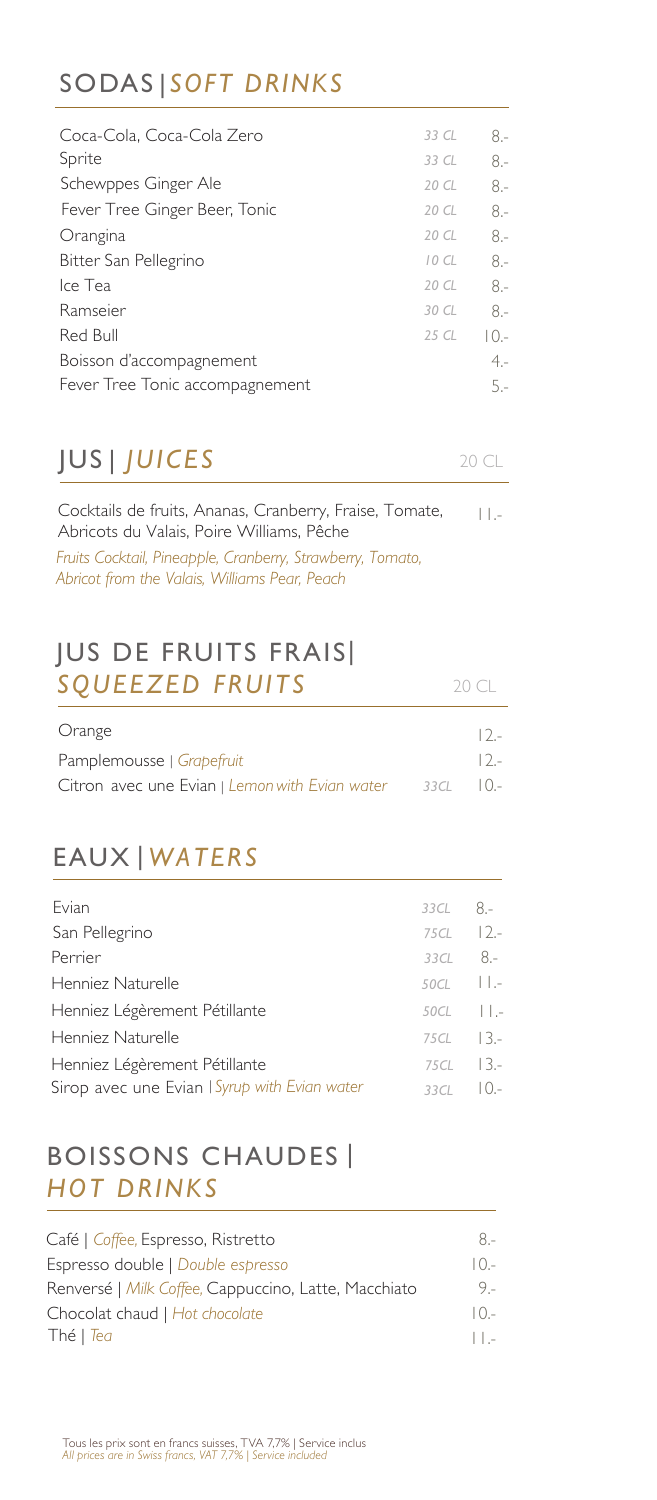#### VODKA | *VODKA* 4 CL

| Ketel One               | $19 -$  |
|-------------------------|---------|
| Absolut                 | $19 -$  |
| Stolichnaya             | $19. -$ |
| Russian Standard        | $19. -$ |
| Smirnoff                | $19 -$  |
| Xellent                 | $22 -$  |
| Belvedere               | $24. -$ |
| <b>Belvedere Citrus</b> | $24. -$ |
| Chopin                  | $24. -$ |
| Grey Goose              | $24 -$  |
| Ciroc                   | $26. -$ |
| Grey Goose Pear         | $26. -$ |
| Stolichnaya Elite       | $26. -$ |
| Uluvka                  | $26. -$ |
| Beluga                  | $26. -$ |
| Crystal Head            | $28 -$  |
|                         |         |

#### GIN | *GIN*

4 CL

| Gordon's        | $19 -$  |
|-----------------|---------|
| Beefeater       | $19 -$  |
| Bombay Sapphire | $22 -$  |
| Tanqueray       | $22 -$  |
| Filliers 28     | $24. -$ |
| Hendrick's      | $24. -$ |
| Tanqueray 10    | $26 -$  |
| Gin Mare        | $26 -$  |
| Monkey 47       | $26 -$  |
| <b>Bulldog</b>  | $26 -$  |
| G'Vine          | $26 -$  |
| Citadelle       | $26 -$  |
| linzu           | $26. -$ |
| N°3 London Dry  | $26 -$  |
| The London N°1  | $28 -$  |
|                 |         |

| <b>TEQUILA   TEQUILA</b> | 4 C L  |
|--------------------------|--------|
| Don Julio Blanco         | $19 -$ |
| Don Julio Reposado       | $2  -$ |
| Mezcal La Escondida      | $2  -$ |

#### $SHERRY$ <sup>et</sup> $\sf{PORTO}$  |  $SHERRY$ and $\sf{PORTO}$  7 CL

| Sherry Tio Pepe       | $12 -$  |
|-----------------------|---------|
| Porto Sandeman Blanc  | $12 -$  |
| Porto Sandeman Rouge  | $12 -$  |
| Porto Graham's SA     | $16 -$  |
| Porto Noval Vintage   | $18-$   |
| Porto Graham's 30 ans | $4() -$ |
|                       |         |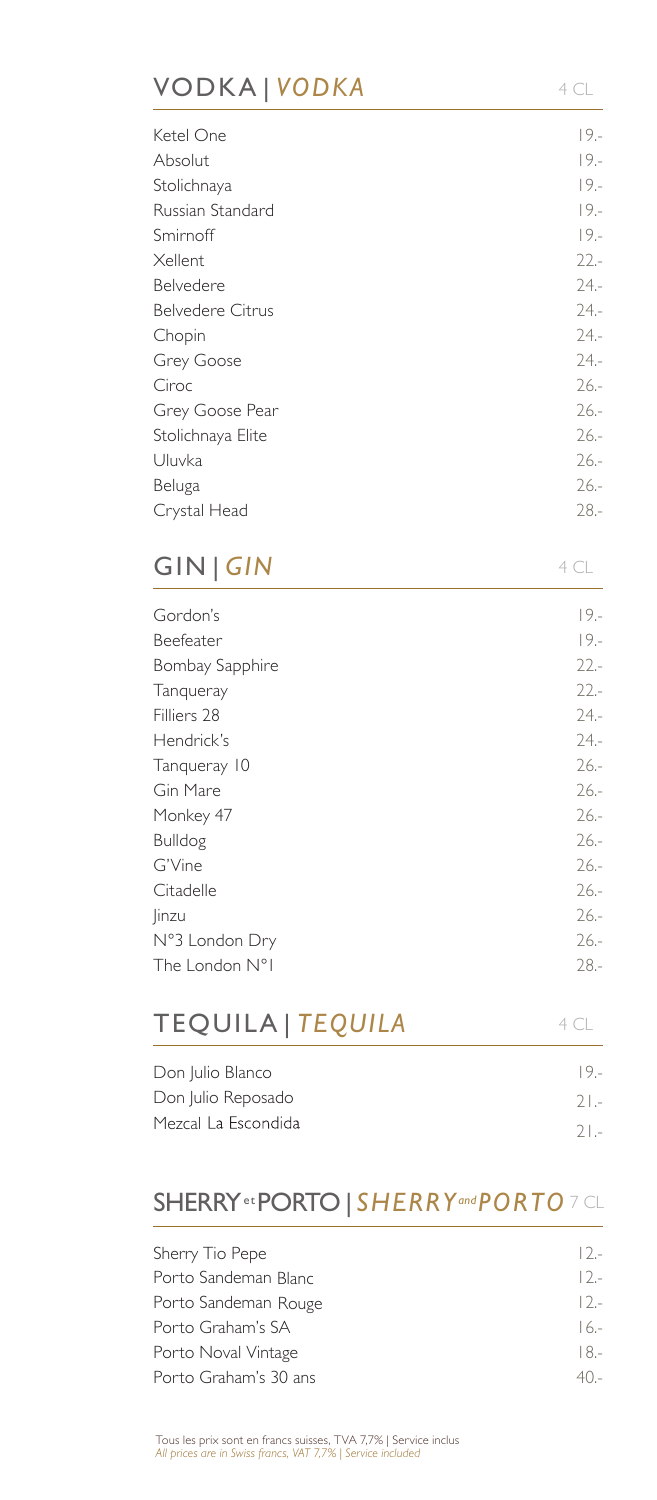### WHISKY | *WHISKY*

| <b>BLENDED</b>                                                                                                                                                                                                      |                                                                                                    | 4 CL                                                                                               |
|---------------------------------------------------------------------------------------------------------------------------------------------------------------------------------------------------------------------|----------------------------------------------------------------------------------------------------|----------------------------------------------------------------------------------------------------|
| Famous Grouse<br> 8B<br>Chivas Regal<br>Chivas Royal Salute<br>Johnnie Walker Black<br>Johnnie Walker Green<br>Johnnie Walker Blue                                                                                  | 12 ans<br>$21$ ans                                                                                 | $19. -$<br>$19. -$<br>$22 -$<br>60.-<br>$22 -$<br>$30 -$<br>$55. -$                                |
| <b>BLENDED</b>                                                                                                                                                                                                      |                                                                                                    | 4 CL                                                                                               |
| <b>LOWLANDS</b><br>Auchentoshan<br>Glenkinchie                                                                                                                                                                      | 12 ans<br>12 ans                                                                                   | $22 -$<br>$22 -$                                                                                   |
| <b>HIGHLANDS</b><br>Dalwhinnie<br>Dalwhinnie<br>Glenmorangie<br>Glenmorangie Nectar d'Or<br>Dalmore<br>Dalmore King Alexander III                                                                                   | 15 ans<br>1995<br>10 ans<br>12 ans<br>15 ans                                                       | $24. -$<br>$28 -$<br>$22 -$<br>$28 -$<br>$28 -$<br>$55. -$                                         |
| <b>WEST HIGHLANDS</b><br>Oban                                                                                                                                                                                       | 14 ans                                                                                             | $26. -$                                                                                            |
| <b>SPEYSIDE</b><br>Cardhu<br>Cragganmore<br>Glenlivet Founders Reserve<br>The Glenfiddich<br>The Glenfiddich<br>The Glenfiddich<br>Balvenie Car Cask<br>The Macallan Double Cask<br>The Macallan Ruby<br>Glen Grant | 12 ans<br>12 ans<br>1824<br>12 ans<br>15 ans<br>21 ans<br>l 4 ans<br>l 2 ans<br>$21$ ans<br>40 ans | $24. -$<br>$24. -$<br>$24. -$<br>$24. -$<br>$30 -$<br>$60 -$<br>$35. -$<br>24.-<br>70.-<br>$70. -$ |
| <b>ISLAY</b><br>Bowmore Legend<br>Lagavulin<br>Lagavulin Distillers Edition 1995<br>Arran Amarone Cask<br>Scapa<br>Ardbeg Uigeadail<br>Laphroaig<br>Laphroaig<br>Bruichladdich "The Lady"                           | 10 ans<br>16 ans<br>10 ans<br>12 ans<br>16 ans<br>12 ans<br>10 ans<br>18 ans<br>22 ans             | $22 -$<br>$24. -$<br>$24. -$<br>$30 -$<br>$30 -$<br>$35. -$<br>$24. -$<br>$55. -$<br>$60 -$        |
| <b>JURA</b><br>Isle de Jura<br>Isle de Jura                                                                                                                                                                         | 10 ans<br>$21$ ans                                                                                 | $24. -$<br>$50 -$                                                                                  |
| <b>SKYE</b><br>Talisker                                                                                                                                                                                             | 10 ans                                                                                             | $22 -$                                                                                             |
| <b>ORKNEY</b><br>Highland Park                                                                                                                                                                                      | 12 ans                                                                                             | $24. -$                                                                                            |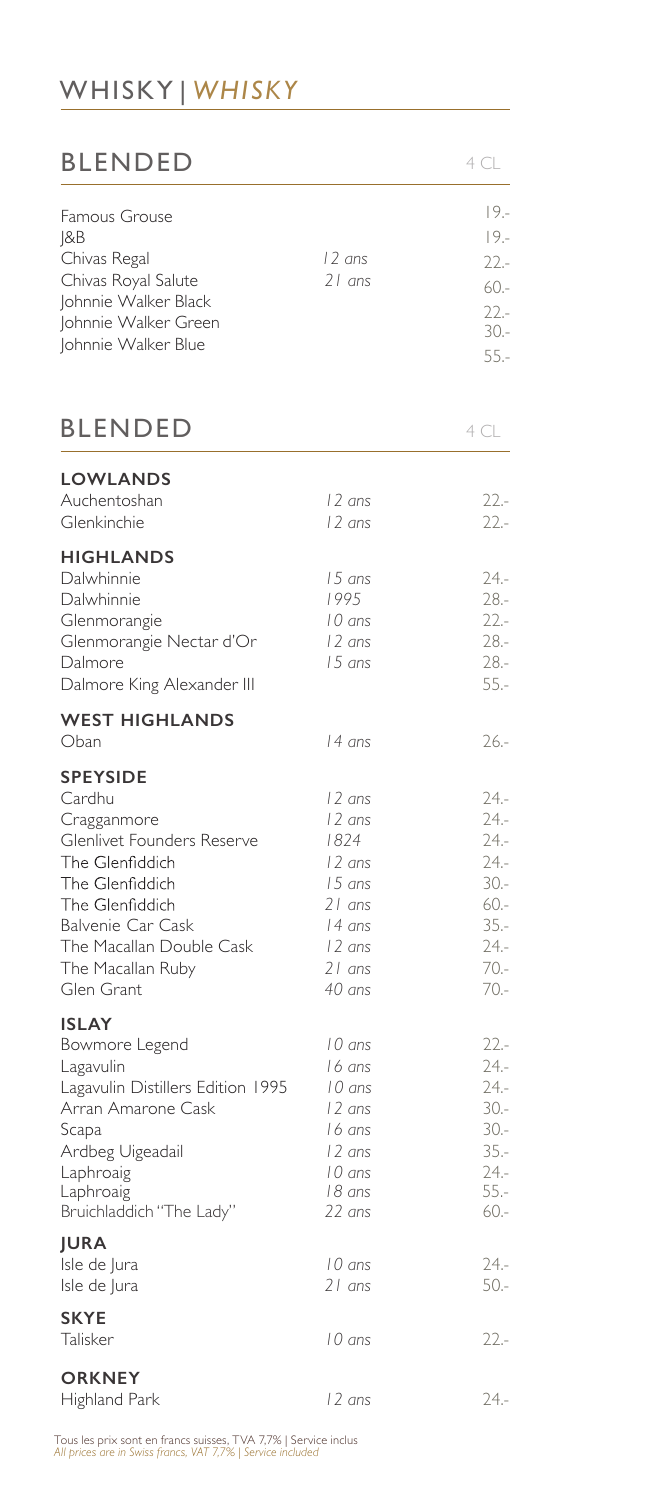### WHISKY | *WHISKY*

| BOURBON & TENNESSY                                                                                                                                                                  |        | 4 CL                                                                                               |
|-------------------------------------------------------------------------------------------------------------------------------------------------------------------------------------|--------|----------------------------------------------------------------------------------------------------|
| Bulleit Rye / Bourbon<br>Four Roses<br>Jack Daniel's<br>Jack Daniel's Single Barrel<br>Elijah Craig<br>Maker's Mark<br>Woodford Reserve<br>Knob Creek<br>Noah's Mill<br>Sazerac Rye |        | $19 -$<br>$19 -$<br>$22 -$<br>$26 -$<br>$24. -$<br>$24. -$<br>$26 -$<br>$28 -$<br>$30 -$<br>$35 -$ |
| CANADIEN   CANADIAN                                                                                                                                                                 |        | 4 CL                                                                                               |
| Canadian Club                                                                                                                                                                       |        | $19. -$                                                                                            |
| <b>IRLANDAIS   IRISH</b>                                                                                                                                                            |        | 4CL                                                                                                |
| Jameson<br><b>Bushmills</b><br>Connemara                                                                                                                                            | 12 ans | $19 -$<br>$22 -$<br>$28 -$                                                                         |
| JAPONAIS   <i>JAPANESE</i>                                                                                                                                                          |        | 4 CL                                                                                               |
| Nikka from The Barrel<br>Hibiki Harmony<br>Hakushu "Distiller's Reserve"<br>Yamasaki "Distiller's Reserve"                                                                          |        | $22 -$<br>$35 -$<br>$35 -$<br>$55 -$                                                               |
| TAIWAN   TAIWANESE                                                                                                                                                                  |        | 4 CL                                                                                               |
| Kavalan                                                                                                                                                                             |        | $28. -$                                                                                            |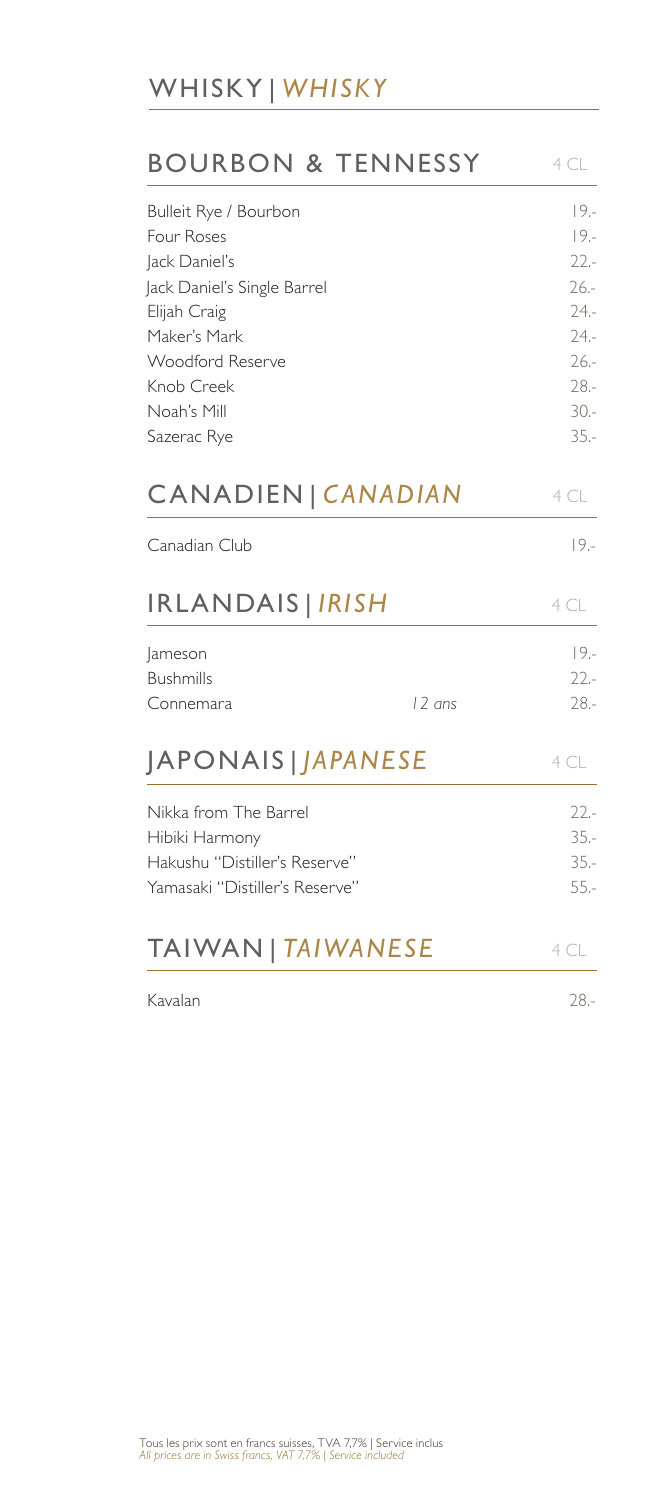## RHUM | *RHUM* 4 CL

| <b>ANTIGUA   ANTIGUA</b>                                  |        |         |
|-----------------------------------------------------------|--------|---------|
| English Harbour                                           | 5 ans  | $19. -$ |
| <b>BARBADE   BARBOADOS</b>                                |        |         |
| Mount Gay Black Barrel                                    |        | $19 -$  |
| Plantation Grande Réserve                                 | 5 ans  | $19 -$  |
| Plantation XO                                             |        | $26 -$  |
| <b>BERMUDES   BERMUDA ISLAND</b>                          |        |         |
| Gosling's Black Seal 151                                  |        | $19. -$ |
| Bacardi Oakheart                                          |        | $19 -$  |
| <b>CUBA   CUBA</b>                                        |        |         |
| Havana                                                    | 3 ans  | $19. -$ |
| Havana                                                    | 7 ans  | $22 -$  |
| Havana Maximo Extra Anejo                                 |        | $550 -$ |
| <b>COLOMBIE   COLOMBIA</b>                                |        |         |
| Dictator XO                                               |        | 40.-    |
| <b>COSTA RICA   COSTA RICA</b>                            |        |         |
| Centenario 12                                             |        | $22 -$  |
| Centenario 25                                             |        | $35 -$  |
| Centenario 30                                             |        | $55. -$ |
| <b>GUATEMALA   GUATEMALA</b>                              |        |         |
| Zacapa                                                    | 23 ans | $26 -$  |
| Zacapa XO                                                 |        | $45. -$ |
| Plantation Gran Anejo                                     |        | $19 -$  |
| <b>GUYANE   GUYANA</b>                                    |        |         |
| Pusser's Navy Rum                                         |        | $19 -$  |
| Pyrat XO                                                  |        | $24. -$ |
| El Dorado                                                 | 12 ans | $45. -$ |
| <b>GUADELOUPE   GUADELOUPA</b>                            |        |         |
| Séverin Vieux                                             |        | $35 -$  |
| Rhum Basseterre 1995                                      |        | $60 -$  |
| ÎLE MAURICE   MAURITIUS                                   |        |         |
| New Grove                                                 | 5 ans  | $22 -$  |
| Chamarel                                                  |        | $30 -$  |
| ÎLES VIERGES   VIRGIN ISLANDS<br>Cruzan Rum Single Barrel |        | 24.-    |
| <b>INDE   INDIA</b>                                       |        |         |
| Old Monk                                                  | 7 ans  | $19. -$ |
| JAMAÏQUE   JAMAICA                                        |        |         |
| Appletown Estate                                          | 21 ans | 45.-    |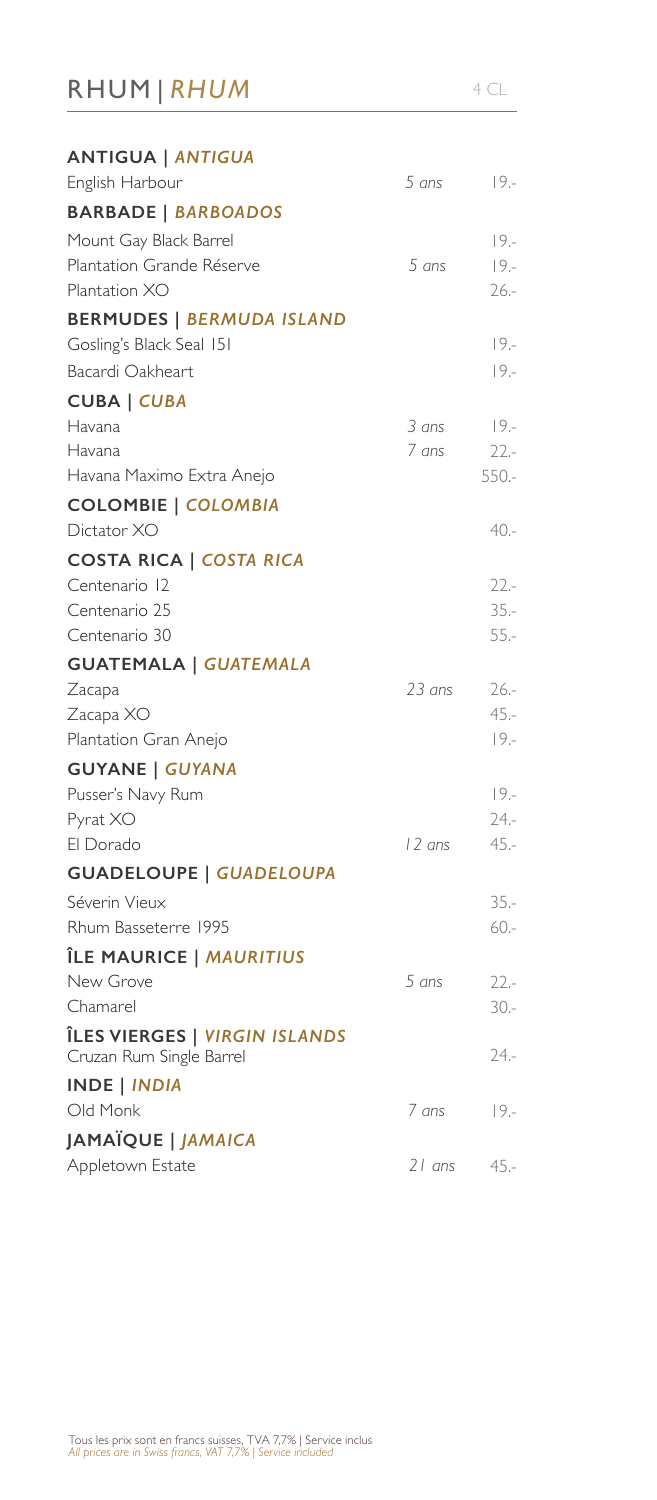| RHUM   RHUM                                               |        | 4 CL             |
|-----------------------------------------------------------|--------|------------------|
| MARIE-GALANTE   MARIE-GALANTE<br>Rhum Vieux 1821          |        | $45 -$           |
| MADAGASCAR   MADAGASCAR                                   |        |                  |
| Dzama Très Vieux 1998                                     |        | $35 -$           |
| <b>MARTINIQUE   MARTINICA</b><br><b>HSE Agricole VSOP</b> |        | $30 -$           |
| 3 Rivières Cuvée du Moulin                                |        | $30 -$           |
| Clément                                                   | 10 ans | $30 -$           |
| Cuvée Homère Clément                                      |        | $55 -$           |
| NICARAGUA   NICARAGUA                                     |        |                  |
| Monbacho                                                  | 12 ans | $19. -$          |
| <b>PANAMA   PANAMA</b>                                    |        |                  |
| Malecon                                                   |        | 15 ans 22 .-     |
| Nations                                                   | 21 ans | $35 -$           |
| <b>PÉROU   PERU</b>                                       |        |                  |
| Millonario XO                                             |        | $40 -$           |
| RÉPUBLIQUE DOMINICAINE   DOMINICAN REPUBLIC               |        |                  |
| Ron Barcello Imperial                                     |        | $22 -$           |
| Matusalem Grand Réserva                                   | 15 ans | $24. -$          |
| <b>RÉUNION   REUNION ISLAND</b>                           |        |                  |
| Savanna Single Cask 2001                                  |        | $30 -$           |
| Rivière du Mât XO                                         |        | $35 -$           |
| SAINTE-LUCIE   SAINTE-LUCIE                               |        |                  |
| <b>Rhum 1931</b>                                          |        | $35 -$           |
| <b>SEYCHELLES   SEYCHELLES</b>                            |        |                  |
| Takamaka                                                  | 8 ans  | $28 -$           |
| <b>TENNESSY   TENNESSY</b>                                |        |                  |
| Prichard's Fine Rum                                       |        | $26 -$           |
| TRINIDAD   TRINIDAD                                       |        |                  |
| Angustura 1919                                            |        | $26 -$<br>$30 -$ |
| Angustura 1824<br>Caroni 18 ans 1992                      |        |                  |
|                                                           |        | $300 -$          |
| <b>VENEZUELA   VENEZUELA</b><br>Pampero Aniversario       |        | $19 -$           |
| Santa Teresa 1796                                         |        | $26 -$           |
| Diplomatico Reserva                                       |        | $28 -$           |
|                                                           |        |                  |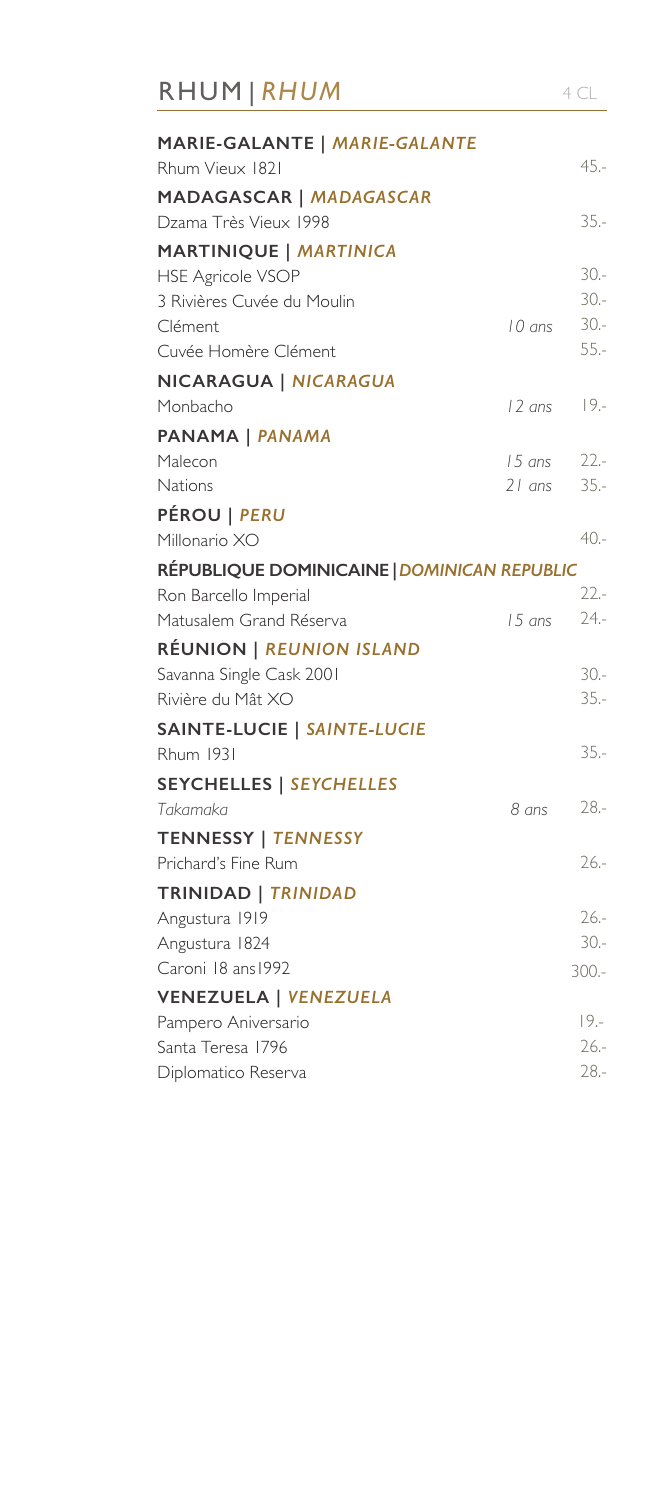| COGNAC   COGNAC                 |        | 4 CL        |
|---------------------------------|--------|-------------|
| Henessy VS                      |        | $19. -$     |
| Martell VS                      |        | $19 -$      |
| Courvoisier VSOP                |        | $22 -$      |
| Rémy Martin XO                  |        | $70 -$      |
| Hennessy XO                     |        | $70 -$      |
| Martell Cordon Bleu             |        | $75. -$     |
| Hennessy Paradis                |        | $170 -$     |
| Hennessy Richard                |        | $480 -$     |
| Rémy Martin Louis XIII          | 4 CL   | $450 -$     |
| Rémy Martin Louis XIII          | 2CL    | $225 -$     |
| Rémy Martin Louis XIII          | ICL    | $ $ $ $ 0.- |
| ARMAGNAC   ARMAGNAC             |        | 4 CL        |
| Charles d'Esqueyre Hors d'Âge   |        | $25 -$      |
| Bas Armagnac de Castelfort 1978 |        | $40 -$      |
| Baron de Sigognac 1973          |        | $60 -$      |
| CALVADOS   CALVADOS             |        | 4CL         |
| Château Dubreuil                | 15 ans | $28 -$      |
| Comte de Lauriston Hors d'Âge   |        | $30 -$      |
| Père Magloire 'VS'              |        | $30 -$      |
| EAUX-DE-VIE   SPIRIT            |        | 4 CL        |
| Mirabelle Morand                |        | $18. -$     |
| Kirsh Dettling                  |        | $24. -$     |
| Williamine Morand               |        | $26. -$     |
| Grappa Nonino                   |        | $30 -$      |
| LIQUEUR   SPIRIT                |        | 6 CL        |
| Amaretto di Saronno             |        | $16. -$     |
| <b>Baileys</b>                  |        | $16 -$      |
| Bénédictine                     |        | $16. -$     |
| Cointreau                       |        | $16.-$      |
| Chambord                        |        | $16 -$      |
| Chartreuse Verte / Jaune        |        | $16 -$      |
| Drambuie                        |        | $16.-$      |
| Fernet Branca                   |        | $16 -$      |
| <b>Grand Marnier</b>            |        | $16. -$     |
| Get 27                          |        | $16.-$      |
| Kahlua                          |        | $16 -$      |
| Limoncello                      |        | $16 -$      |
| Sambuca                         |        | $16. -$     |
| Southern Comfort                |        | 16.-        |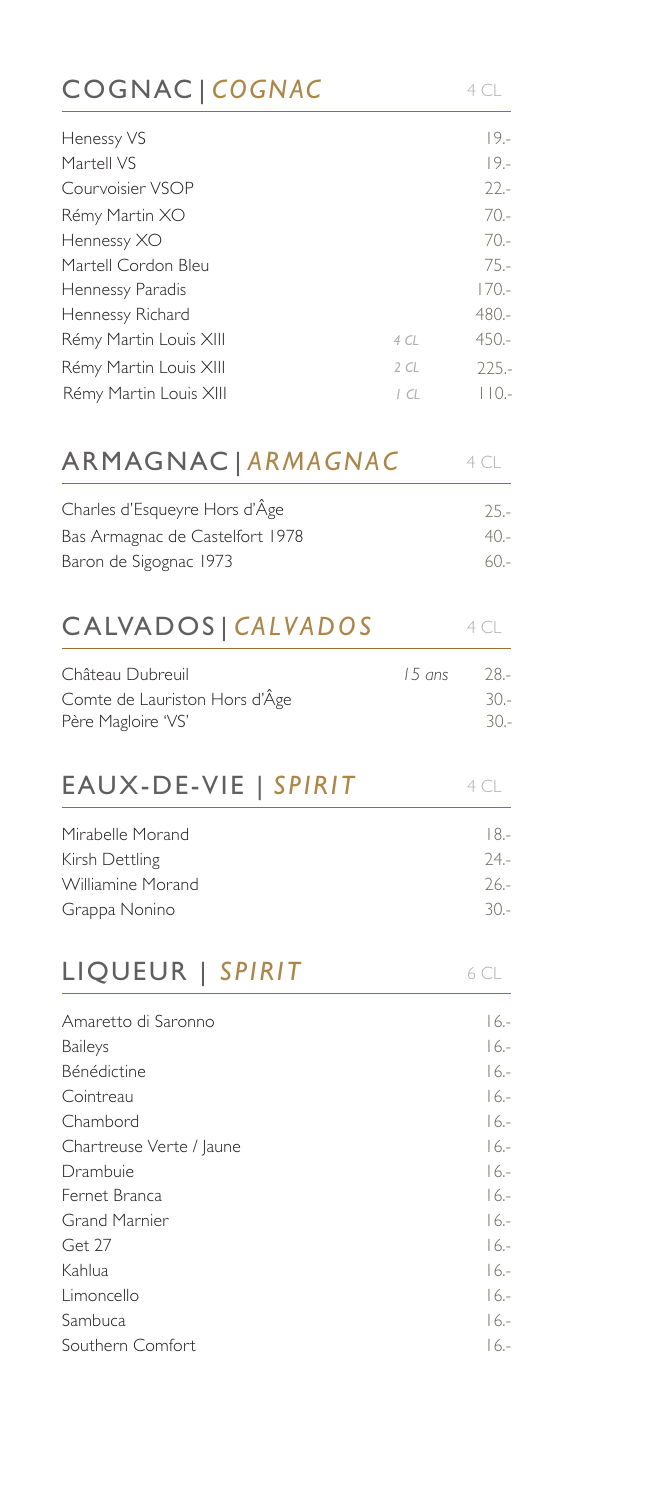## RESTAURATION

## *ALL DAY MENU*

*Service en continu de 12h00 à 00h00 Continuous service from midday to midnight*

Pour tous types d'allergies ou intolérances, veuillez contacter notre équipe. *Please inform us for any food allergies.*



Les mets proposés sur cette carte sont entièrement élaborés sur place à partir de produits locaux bruts, selon les critères<br>des labels «Fait Maison» et «Ambassadeur du Terroir».<br>The dishes proposed on this menu are entirely made on site<br>from local raw products cooked according to t

Provenance Saumon fumé : Ecosse, Foie gras : France, Volaille : Suisse, Bœuf : Suisse, Gambas : Vietnam, Saumon frais : Ecosse

#### Origin

*Smoked salmon: Scotland, Foie gras: France, Poultry: Switzerland, Beef: Switzerland, Gambas: Vietnam, Fresh salmon: Scotland.*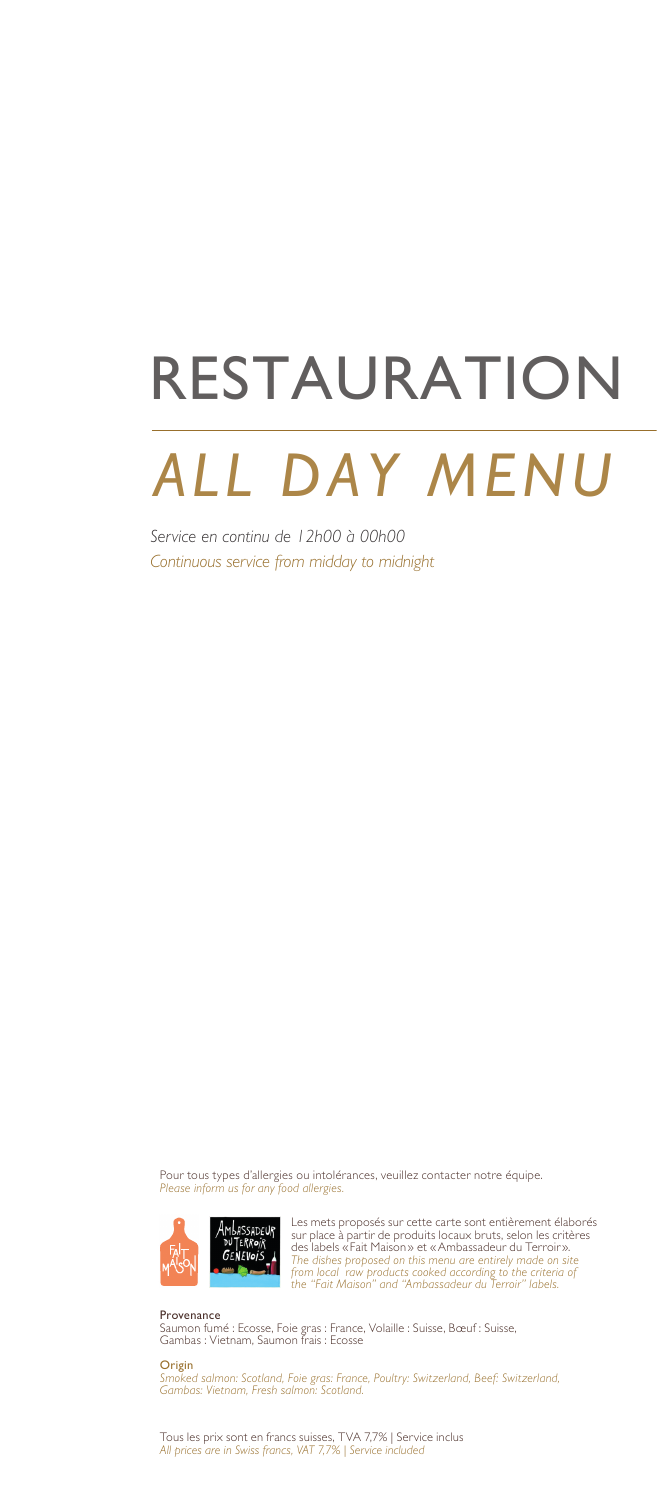#### APERITIFS 1 *SMALL BITES*

| Finger saumon fumé<br>Smoked salmon finger                                             |        |
|----------------------------------------------------------------------------------------|--------|
| Toasts foie gras<br>Foie gras toasts                                                   | $25 -$ |
| Tête de moine et viande des Grisons<br>Tête de moine cheese and air-dried Grisons meat | $20 -$ |

#### ENTREES 1 *STARTERS*

| Salade de pousses d'épinards et Pécorino<br>Young spinach shoots and pecorino | I 8.-  |
|-------------------------------------------------------------------------------|--------|
| Salade César poulet ou gambas<br>Chicken or prawns Ceasar salad               | $33 -$ |
| Tartare de bœuf, sauce tartare<br>Beef tartar with tartar sauce               | 38.-   |
| Velouté aux légumes de saison<br>Seasonal vegetables velouté                  | 18 -   |

#### PLATS CHAUDS 1 *MAIN DISHES*

| $35 -$ |
|--------|
| $32 -$ |
| $39 -$ |
| $22 -$ |
| $35 -$ |
| $35 -$ |
| $28 -$ |
|        |

Sauce au choix : All' arrabbiata, napolitaine, bolognaise, pesto *Served with the sauce of your choice : All' arrabbiata, napolitan, bolognese, pesto* 

#### DESSERTS 1 *DESSERTS*

| Assiette de fruits coupés<br>Sliced fruits platter                                                                                               | 16 - |
|--------------------------------------------------------------------------------------------------------------------------------------------------|------|
| Carré chocolat croustillant, chantilly chocolat blanc et vanille  6,-<br>Crisp chocolate entremets, white chocolate and vanilla whipped<br>cream |      |
| Assortiment de glaces et sorbets au choix<br>Ice creams and sorbets platter                                                                      | 12 - |
| Crème brûlée à la vanille<br>Vanilla crème brûlée                                                                                                | 16 - |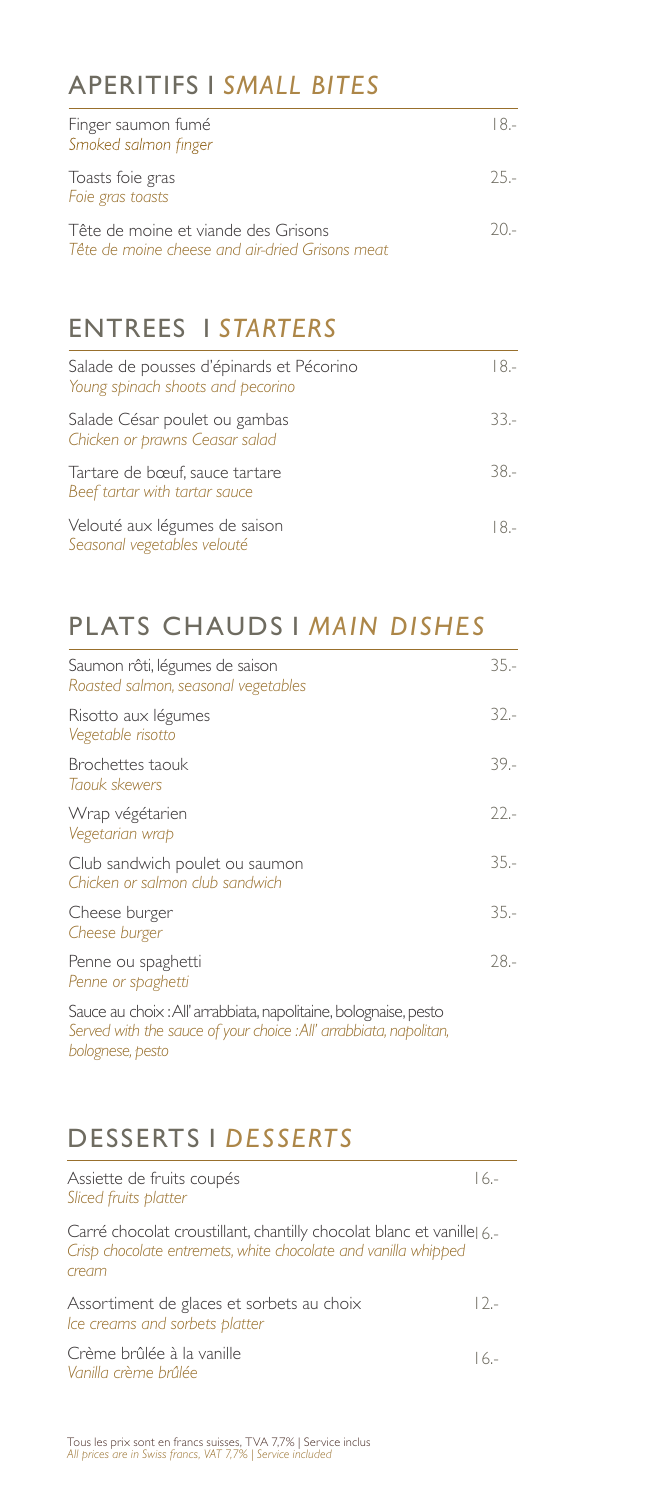# SAVEURS DU LIBAN

## *LEBANESE FOOD*

*Service en continu de 12h00 à 22h00 Continuous service from midday to 10 pm*

Pour tous types d'allergies ou intolérances, veuillez contacter notre équipe. *Please inform us for any food allergies.*



Les mets proposés sur cette carte sont entièrement élaborés<br>sur place à partir de produits locaux bruts, selon les critères<br>des labels «Fait Maison » et «Ambassadeur du Terroir».<br>The dishes proposed on this menu are entire

Provenance Saumon fumé : Ecosse, Foie gras : France, Volaille : Suisse, Bœuf : Suisse, Gambas : Vietnam, Saumon frais : Ecosse

#### Origin

**...**<br>red salmon: Scotland, Foie gras: France, Poultry: Switzerland, Beef: Switzerland, *Gambas: Vietnam, Fresh salmon: Scotland.*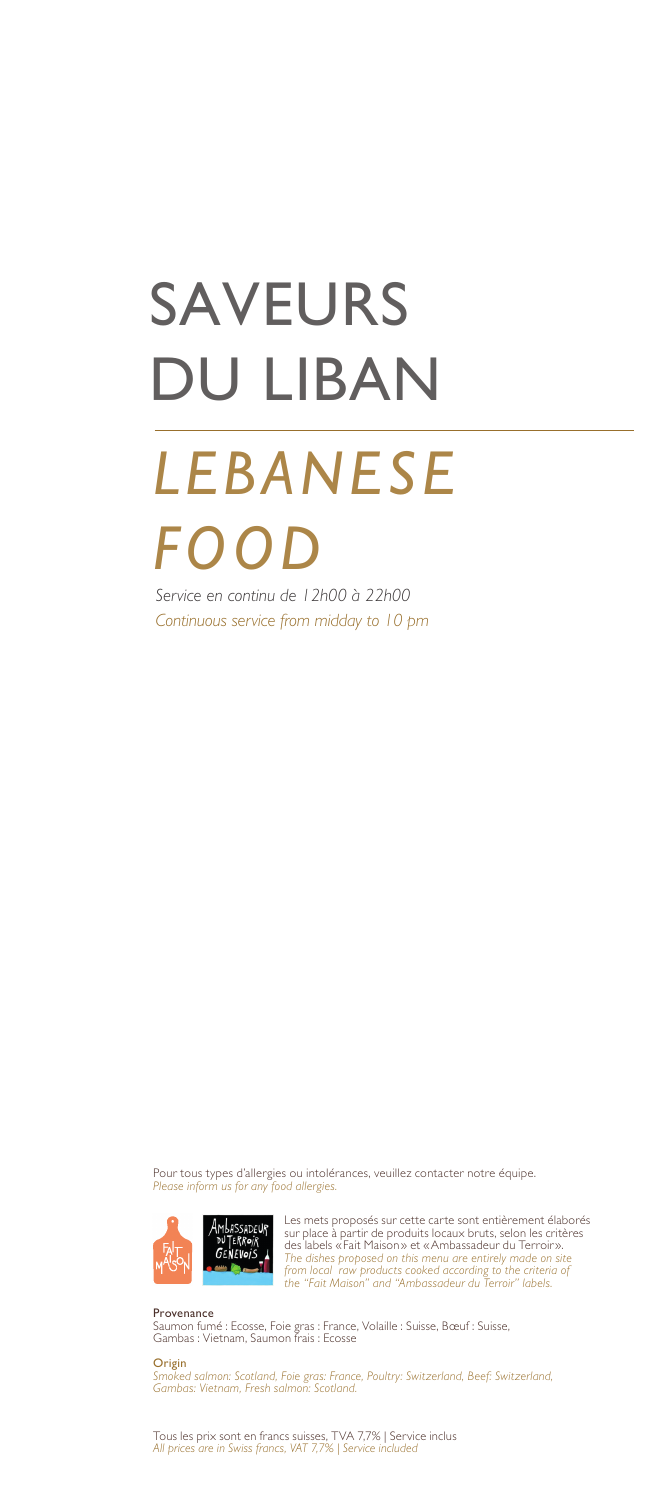#### MEZZÉS FROIDS 1*COLD MEZZEH*

| Houmous - Purée de pois chiches et crème de sésame<br>Hummus - Chickpeas purée with sesame cream                                                                                     | $15 -$ |
|--------------------------------------------------------------------------------------------------------------------------------------------------------------------------------------|--------|
| Moutabal - Purée d'aubergines grillées avec crème de sésame 15.-<br>Moutabal - Grilled eggplant caviar and sesame cream                                                              |        |
| Taboulé - Salade de persil, blé concassé, tomates et oignons 15.<br>Tabbouleh - Parsley salad, crushed wheat, tomatoes and onions                                                    |        |
| Salade fattouche - Salade de crudités, assaisonée d'huile<br>d'olive, jus de citron et sumac<br>Fattoush salad - Vegetables salad, seasoned with olive oil,<br>lemon juice and sumac | $15 -$ |

#### MEZZÉS CHAUDS 1*HOT MEZZEH*

Samboussek viande - Rissoles de viande finement hachée, 17. marinée aux épices et aux oignons *Meat Samboussek- Small pastry dough : marinated and minced meat with spices and onions*

Samboussek au fromage - Rissoles au fromages, oignons, persil et 17. thym

*Cheese samboussek - Small pastry dough, cheese, onions, parsley and thyme*

Kébbé boulettes - Boulettes au blé concassé, farcies à la viande 17. hachée, oignons & pignons *Kebbeh - Crushed wheat bowls, stuffed with minced meat, onions and pine nuts*

Falafel - Boulette croquante composée de pois chiche, épices et 17.oignons *Falafel - Crispy croquettes made of a mixture of chickpeas, spices and onions*

Fatayer épinards - Rissoles aux épinards citronnés et oignons 17.- *Spinach fatayer - Lemon spinach and onions rissoles*

#### ASSORTIMENT DE MEZZES

Mezzes pour 2 personnes : 8 plats froids et chauds *Mezzes for 2 people: 8 cold and hot dishes*

130.-